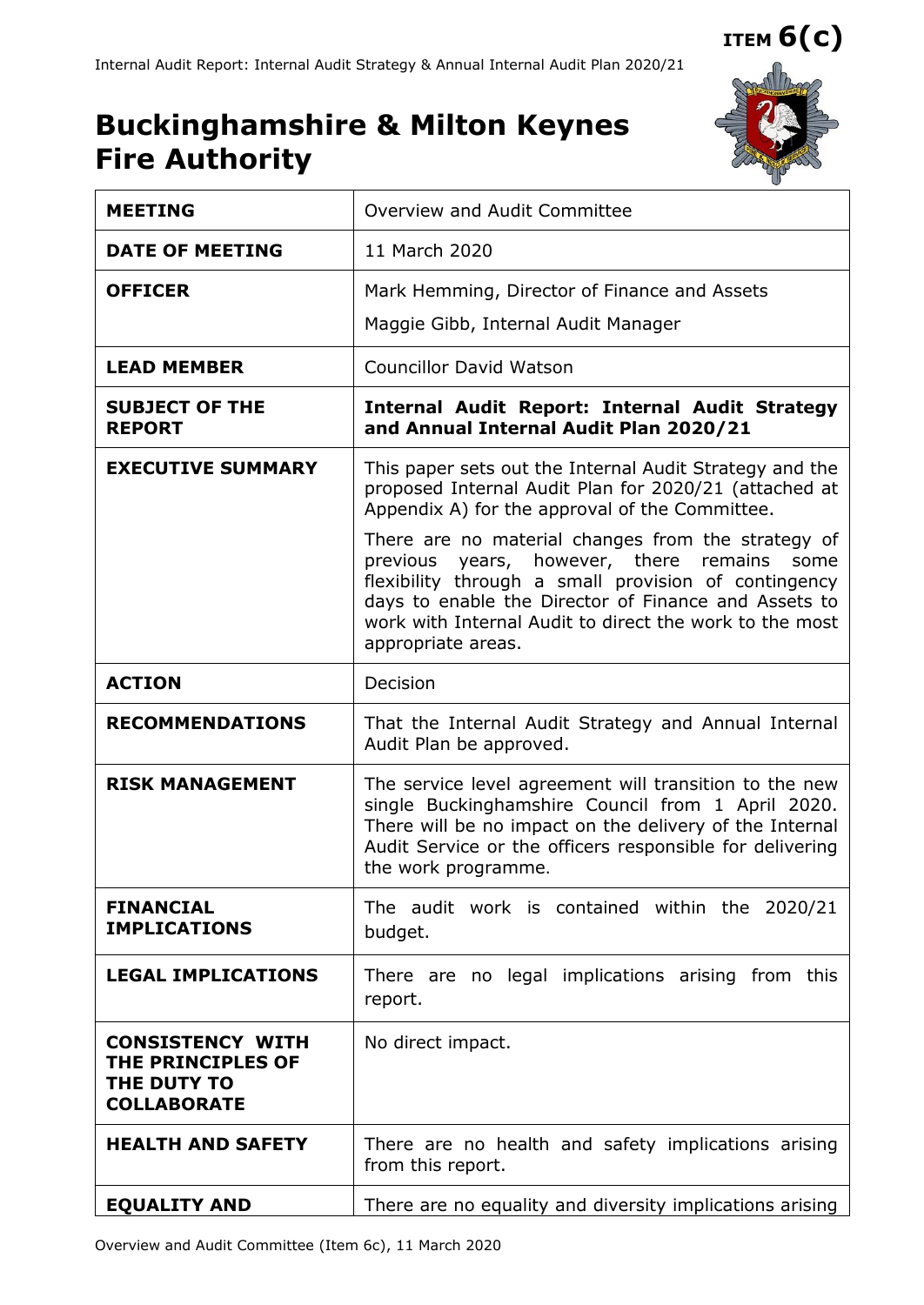| <b>DIVERSITY</b>          | from this report.                                                                                                                                       |  |  |  |  |
|---------------------------|---------------------------------------------------------------------------------------------------------------------------------------------------------|--|--|--|--|
| <b>USE OF RESOURCES</b>   | <b>Communication and progress monitoring;</b>                                                                                                           |  |  |  |  |
|                           | All audits, follow up reports and further updates will be<br>submitted to the Strategic Management Board (SMB)<br>and the Overview and Audit Committee. |  |  |  |  |
| <b>PROVENANCE SECTION</b> | Internal Audit Plan 2019/20                                                                                                                             |  |  |  |  |
| &                         | Internal Audit reports taken to Overview and Audit                                                                                                      |  |  |  |  |
| <b>BACKGROUND PAPERS</b>  | Committee                                                                                                                                               |  |  |  |  |
| <b>APPENDICES</b>         | Appendix A - Internal Audit Strategy and Annual Plan<br>for 2020/21                                                                                     |  |  |  |  |
| <b>TIME REQUIRED</b>      | 15 minutes.                                                                                                                                             |  |  |  |  |
| <b>REPORT ORIGINATOR</b>  | Maggie Gibb - Internal Audit Manager                                                                                                                    |  |  |  |  |
| <b>AND CONTACT</b>        | mgibb@buckscc.gov.uk                                                                                                                                    |  |  |  |  |
|                           | 01296 387327                                                                                                                                            |  |  |  |  |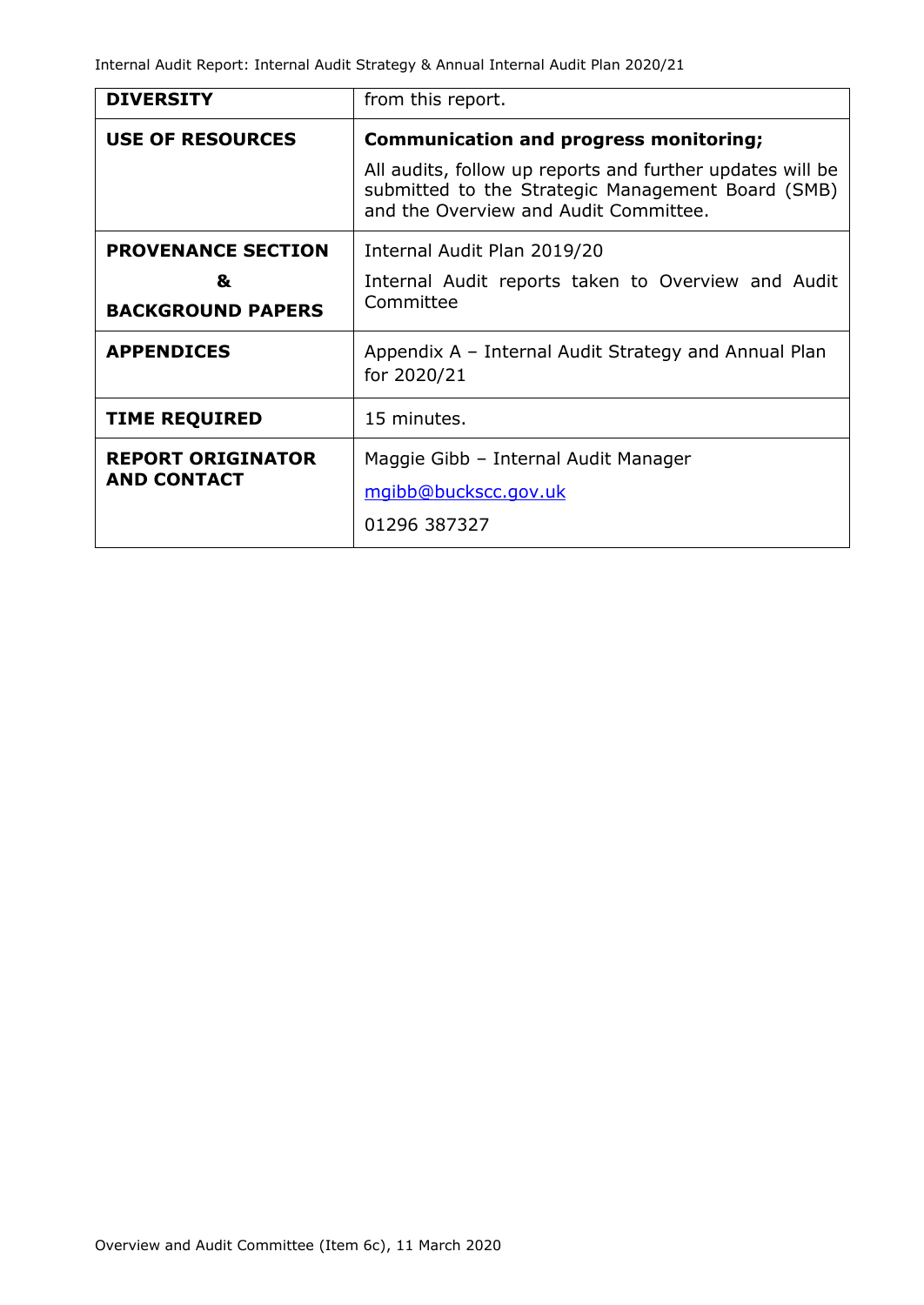## **Buckinghamshire & Milton Keynes Fire Authority**



# **Internal Audit Strategy and Annual Plan 2020/21**

**Overview and Audit Committee**

**11 March 2020**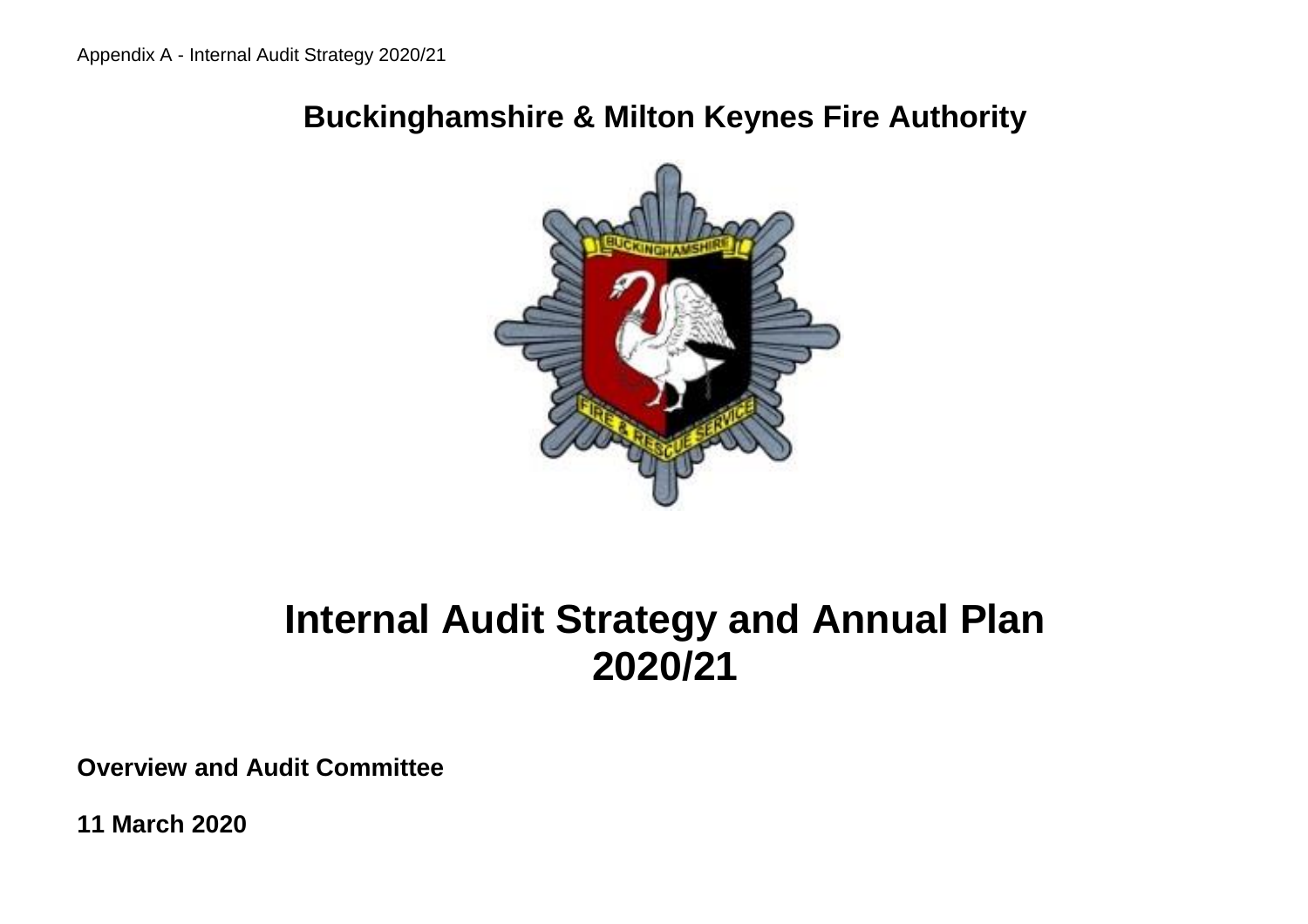## **Contents**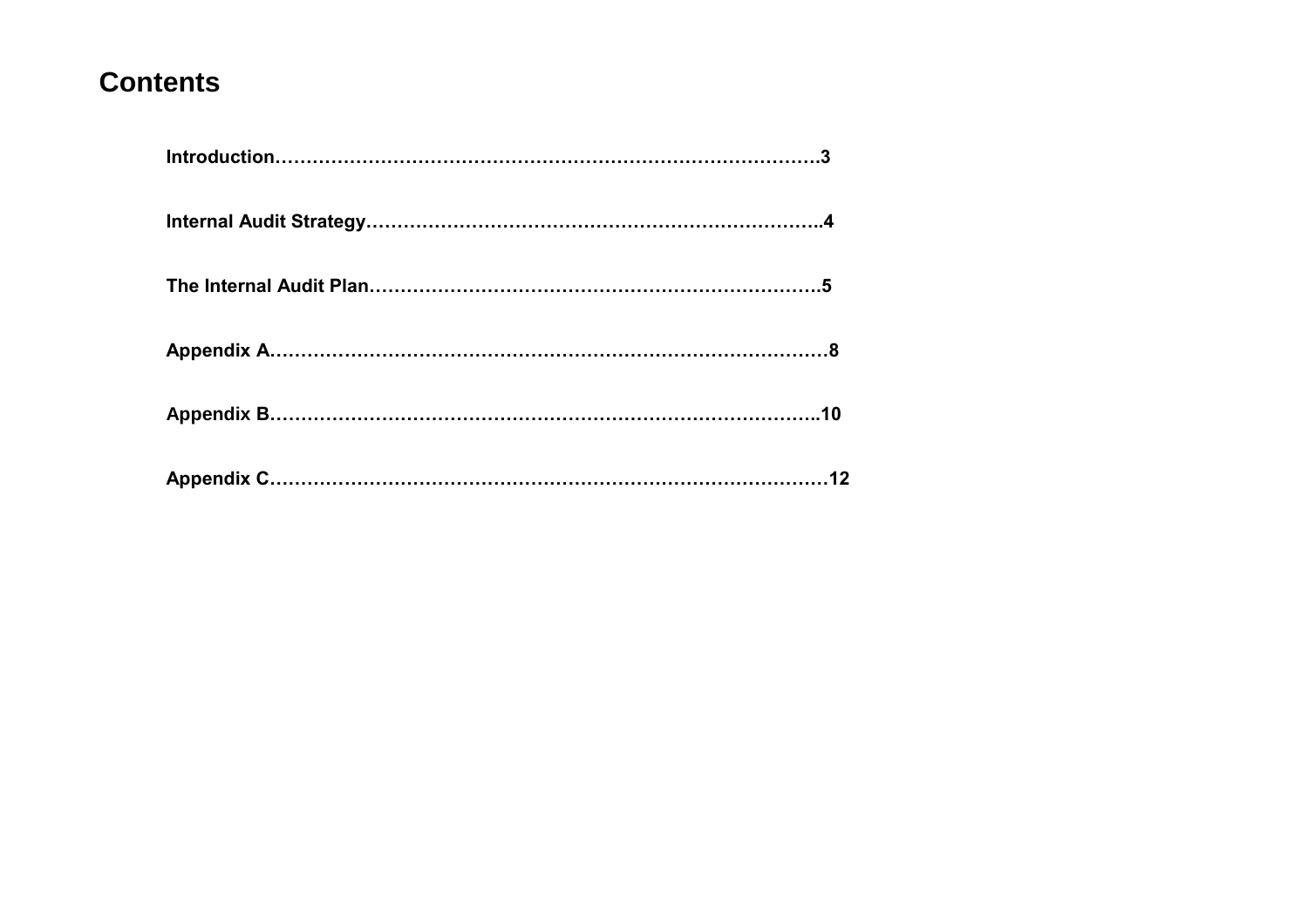### **1. Introduction**

- 1.1 Buckinghamshire County Council's (BCC) Business Assurance Team is responsible for implementing Buckinghamshire and Milton Keynes Fire Authority's (BMKFA) Internal Audit Strategy through delivery of work programmes in accordance with the Service Level Agreement. This paper details the Internal Audit Strategy for 2020/21 and the proposed Internal Audit Plan for the year. The Plan will be subject to regular review and presented to the Overview and Audit Committee on a quarterly basis, together with a progress report, for approval.
- 1.2 The responsibility, status and authority of Internal Audit at the Fire Authority is outlined within the Constitution and Financial Regulations.

#### **2. Internal Audit Strategy**

- 2.1 The Accounts and Audit Regulations 2015 (R5) state that the Fire Authority must undertake an effective internal audit to evaluate the effectiveness of its risk management, control and governance processes, taking into account public sector internal auditing standards or guidance. Proper internal audit practices are defined in the Public Sector Internal Audit Standards 2017.
- 2.2 The Public Sector Internal Audit Standards defines Internal Audit as an independent, objective assurance and consulting activity designed to add value and improve an organisation's operations. It helps an organisation accomplish its objectives by bringing a systematic, disciplined approach to evaluate and improve the effectiveness of risk management, control and governance processes.
- 2.3 The Chief Internal Auditor provides this opinion in an annual report on the System of Internal Control, which is used to inform the Fire Authority's Annual Governance Statement. In providing this opinion we are required to review annually the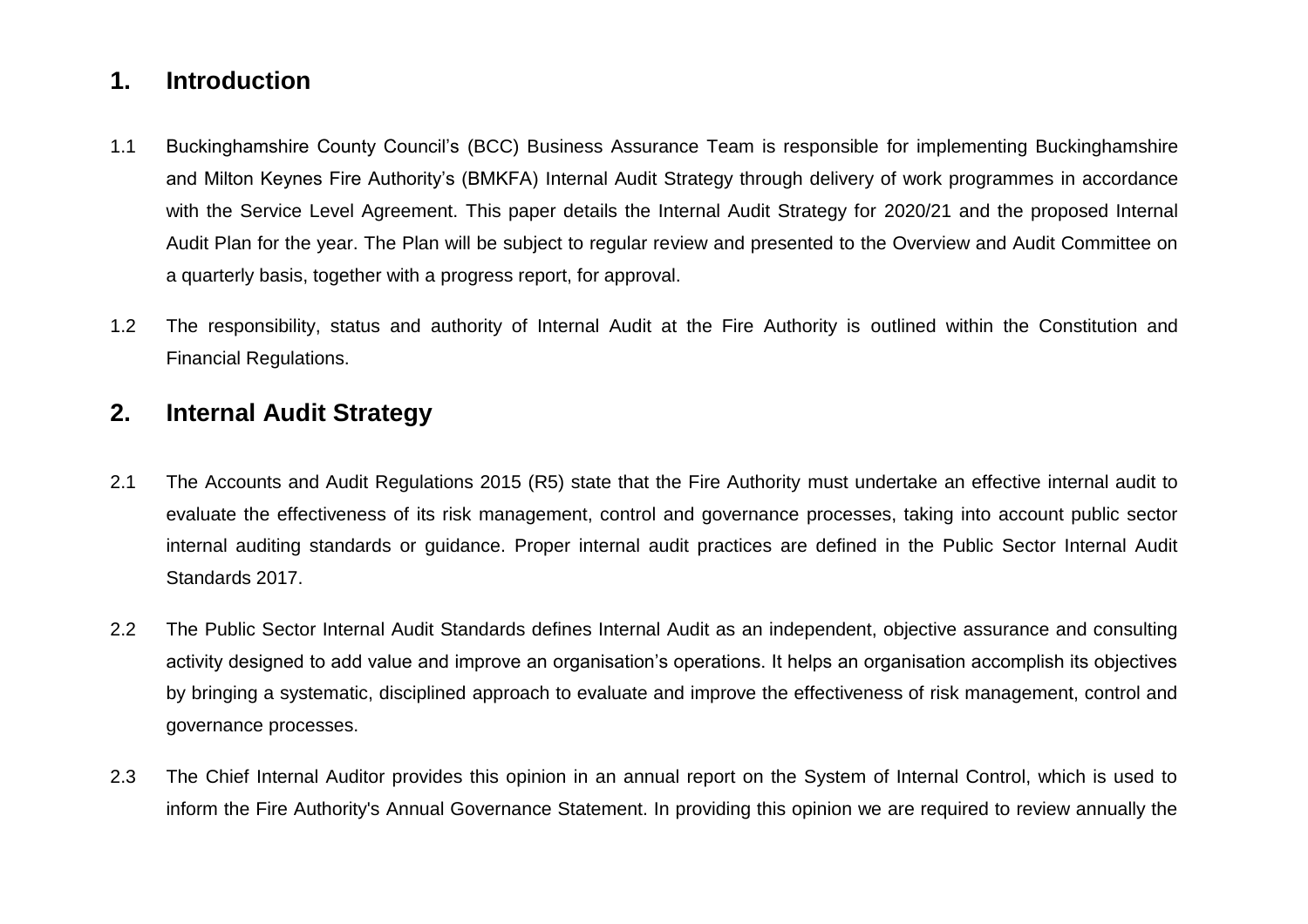financial management, risk management and governance processes operating within the Authority. This includes reviewing internal control systems for key processes on a risk basis.

- 2.4 The Internal Audit Service is provided as part of a service level agreement with Buckinghamshire County Council. The Council's Internal Audit Service is delivered in partnership with the Apex Audit Framework, hosted by the London Borough of Croydon. This partnership arrangement includes an element of a "call off contract" should it be necessary to outsource specific technical audits such as ICT or complex contracts.
- 2.5 The service level agreement will transition to the new single Buckinghamshire Council from 1 April 2020. There will be no impact on the delivery of the Internal Audit Service or the officers responsible for delivering the work programme.
- 2.6 A key part of the strategy is ensuring that the right skills mix and resources exist to deliver an effective service. For the 2019/20 Internal Audit Plan, we aim to provide continuity in the resources we allocate for the audit assignments; an Audit Manager will oversee the programme of work, ensuring work is delivered on time and to the correct quality, and will present the quarterly plans and progress reports to the Overview and Audit Committee; suitably qualified and experienced auditors will be allocated to undertake the audit assignments.
- 2.7 The Annual Internal Audit Plan is drafted for the approval of the Overview and Audit Committee, in consultation with the Senior Management Board, with consideration of the Fire Authority's Corporate Plan, Strategic Risks and previous audit activity. There will remain a significant emphasis for internal audit activity in reviewing financial systems and compliance with the governance framework; however, the Plan also reflects other strategic reviews that will be progressed during 2020/21. **Appendix B** is the Fire Authority's Audit Universe, which is a list audits performed in previous years and the awarded assurance opinions.
- 2.8 The plan and allocation of audit days will be regularly reviewed by the Audit Manager and the Director of Finance and Assets to ensure the focus of the audit activity is directed to the key risk areas where independent assurance is required.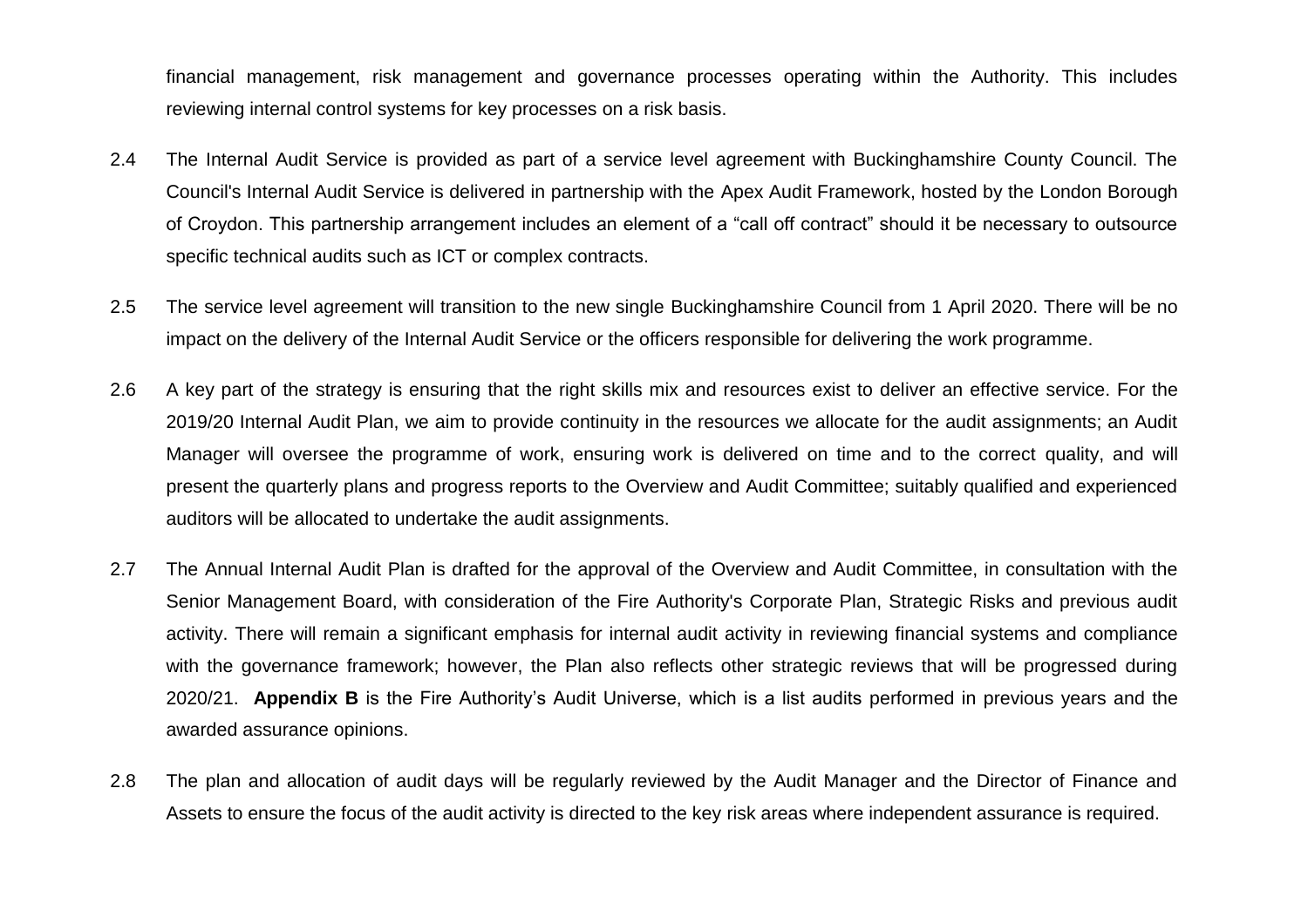#### **Our Approach to an Internal Audit Assignment**



- 2.9 In order to underpin the Annual Audit Opinion, a risk based methodology will be applied to all audit assignments, providing assurance that key controls are well designed and operating effectively to mitigate principal risk exposures. Terms of reference will be prepared for each audit assignment, in consultation with the relevant Manager, to ensure that key risks within the audited area are identified.
- 2.10 The quality of work is assured through the close supervision of staff and the subsequent review of reports, audit files and working papers by an Audit Manager. Exit meetings are held with the relevant officers to ensure factual accuracy of findings and subsequent reporting, and to agree appropriate action where additional risk mitigation is required.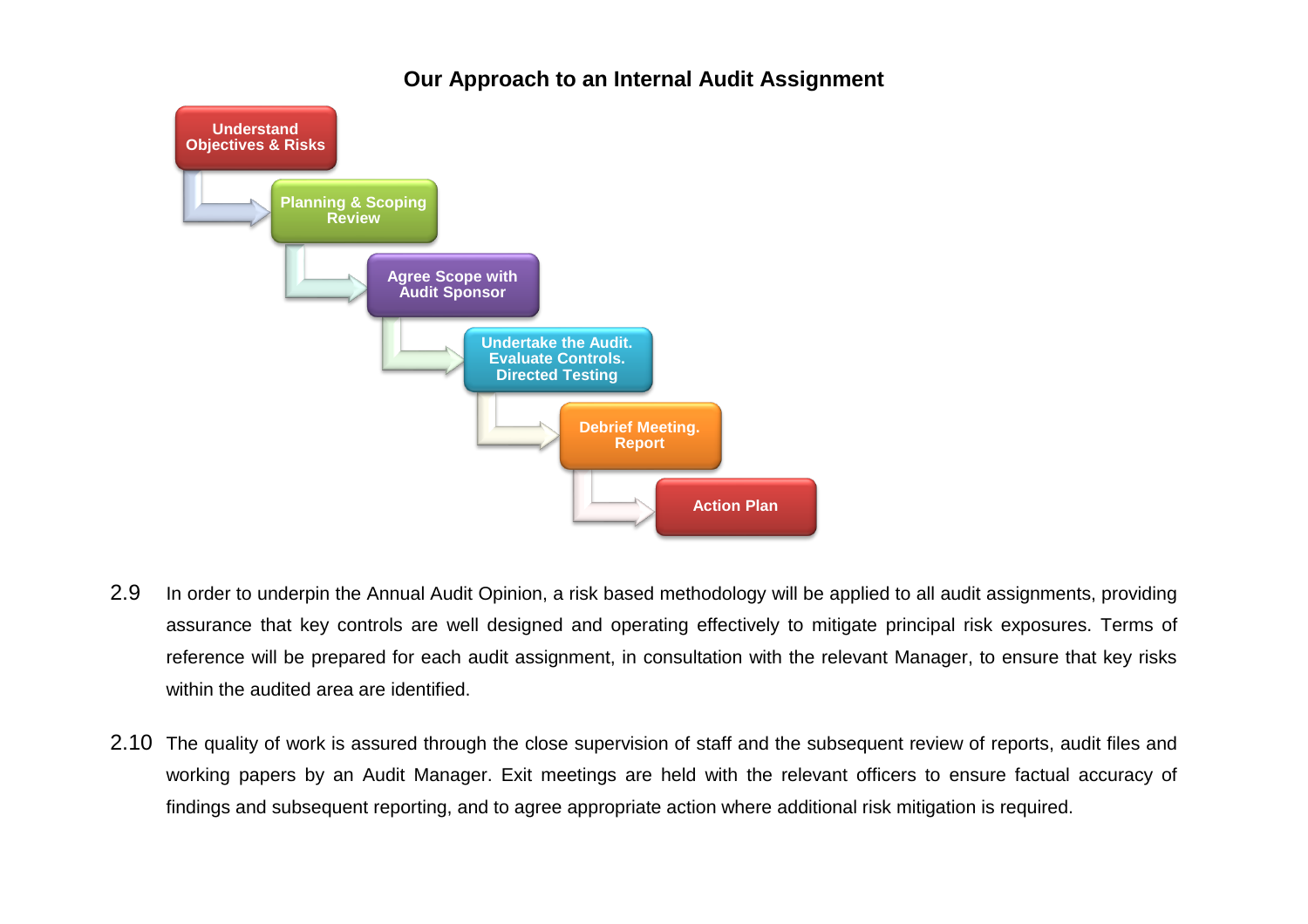## **3. The Internal Audit Plan**

- 3.1 The Internal Audit Plan for 2020/21 is outlined within Appendix A.
- 3.2 Each audit assignment will result in a specific audit report although the audit methodology will vary depending on the requirements of the scope of work. The audit techniques to be used will be selected from the following, depending on which is considered to be the most effective for delivering the audit objectives:
	- **Risk Based Audit (Risk):** A full audit which focuses on key risks in relation to system objectives. Audit work will be structured to direct audit resource in proportion to risk exposures.
	- **Systems Based Audit (Systems):** A full audit in which every aspect and stage of the audited subject is fully considered. It includes review of both the design and operation of controls. Undertaken from a systems perspective with a 'cradle to grave approach'.
	- **Key Controls Testing (Key):** Clearly focused on a small number of material or key controls.
	- **Systems Development Audit (SDA):** Ongoing review of developing plans and designs for new systems and processes aimed at identifying potential weaknesses in control if the plans and designs go ahead as they are.
	- **Verification Audit (Verification):** Where there is pre-existing confidence that controls are well designed, but compliance is a material issue, audits which test only for compliance with controls can be appropriate. Audit undertaken to verify key outcomes. This work normally takes the form of checking data and management actions to confirm accuracy and appropriateness and does not consider controls or risks in the wider sense.
	- **Follow-Up:** Work undertaken to assess the extent to which management action plans have been implemented. This may be following up our own recommendations from previous years or through follow up of other assurance provider outcomes (e.g. External Audit).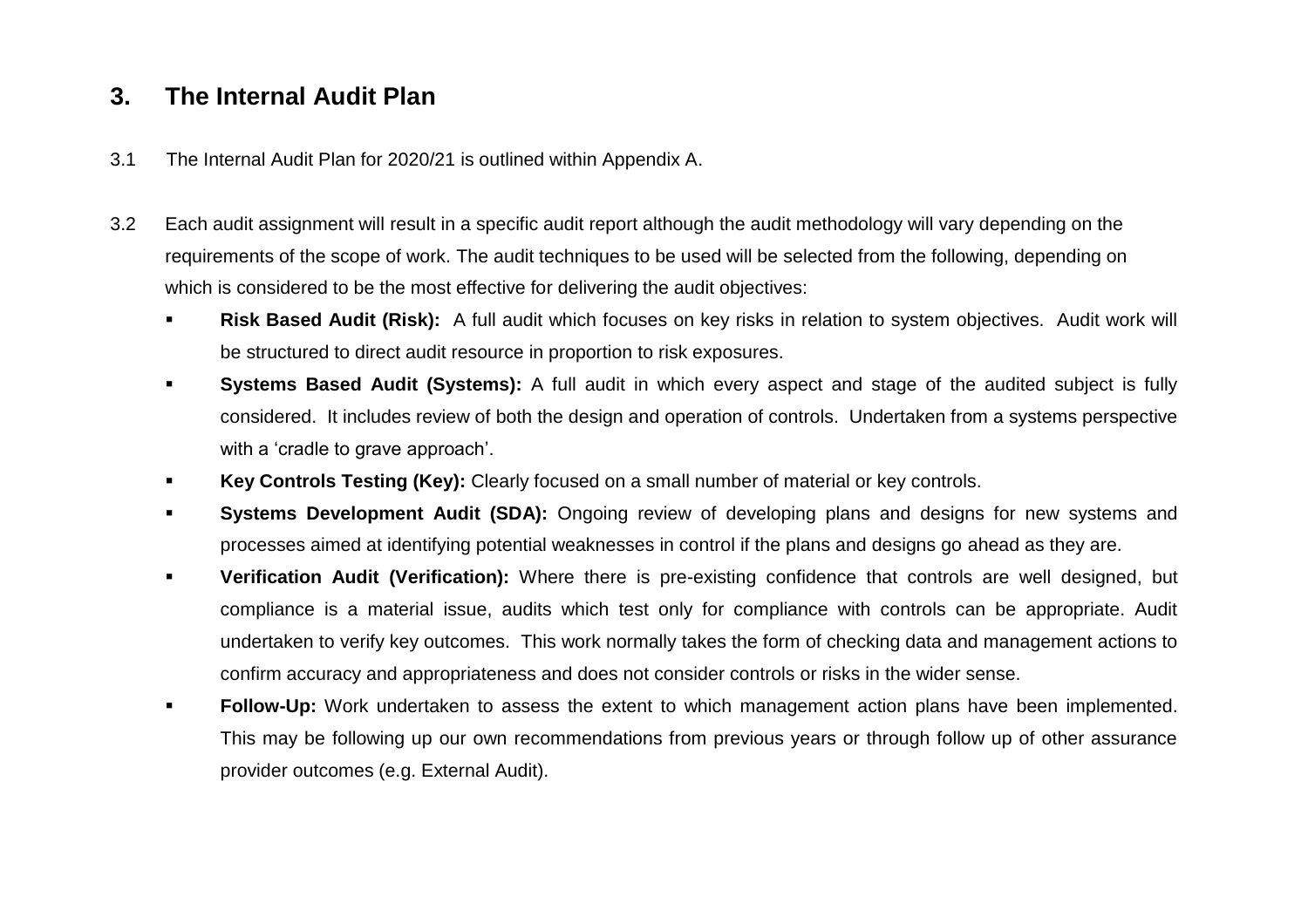- 3.3 In accordance with the Audit Strategy, we will audit the processes in place for governance, financial management and risk management on an annual basis. We will continue to work with the External Auditors to ensure the scope of our work is sufficient that they can seek to place reliance on it for their audit of the Statement of Accounts and value for money opinion.
- 3.4 Implementation of the Internal Audit Plan will be monitored by use of Key Performance Indicators as outlined in **Appendix C**. These will be discussed at service level agreement meetings with the Director of Finance and Assets.

#### **4. Responsible Officers**

#### **Audit Service**

| Maggie Gibb (Chief Auditor)                 | 01296 387327 | mgibb@buckscc.gov.uk      |
|---------------------------------------------|--------------|---------------------------|
| Selina Harlock (Audit Manager)              | 01296 383717 | sharlock@buckscc.gov.uk   |
| Caroline Jenkins (Senior Auditor)           | 01296 387089 | carjenkins@buckscc.gov.uk |
| <b>Fire Authority</b>                       |              |                           |
| Mark Hemming (Director of Finance & Assets) | 01296 744671 | mhemming@bucksfire.gov.uk |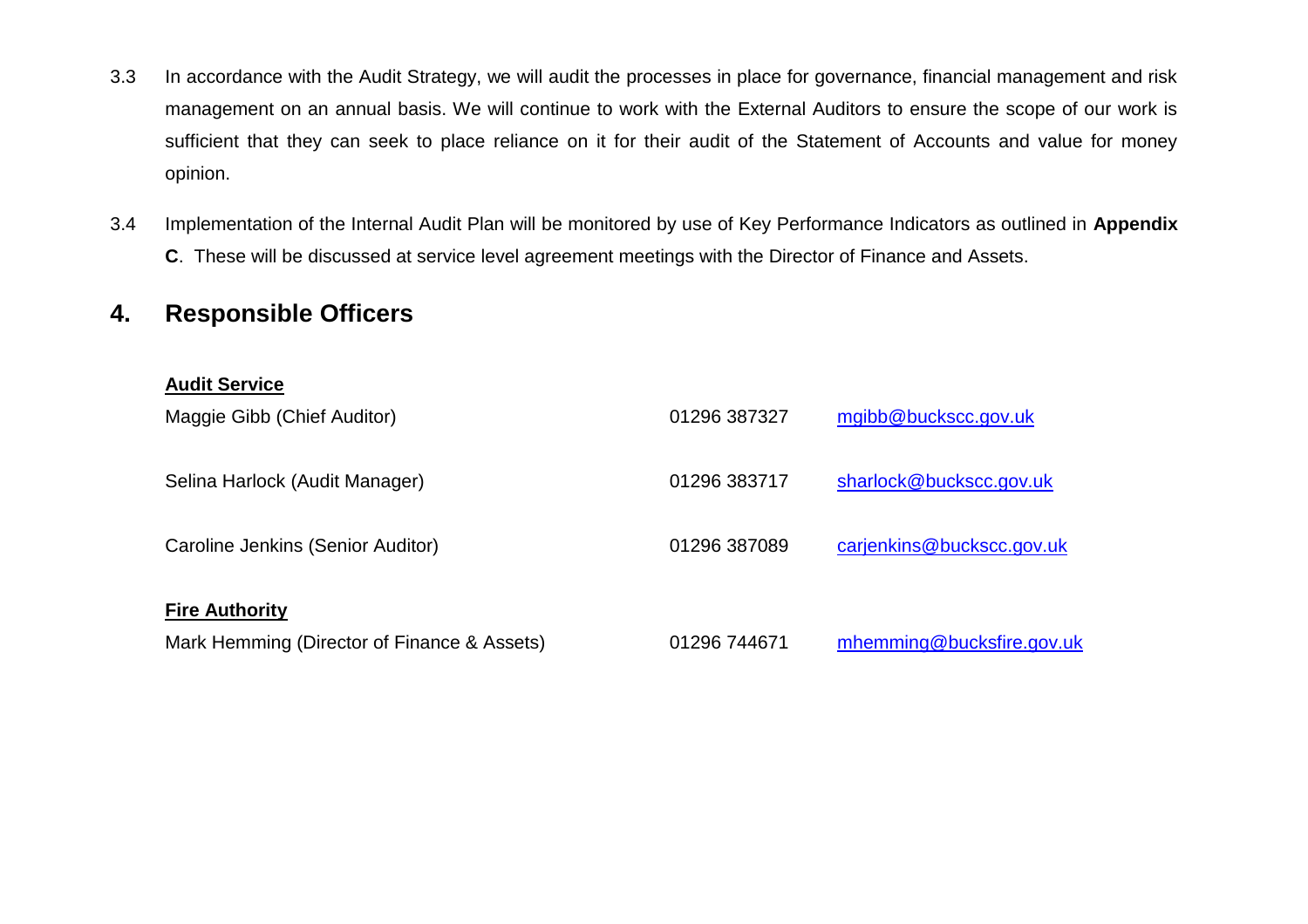## **Appendix A – Internal Audit Plan 2020/21**

| <b>Auditable</b><br><b>Area</b>                       | <b>Key Audit Objectives</b>                                                                                                                                                                                                                                                                                                                                                                                                                                                                                                                                                                                                | <b>Day</b><br><b>Budget</b><br>(Timing) | <b>Risk</b><br><b>Assessed</b> |
|-------------------------------------------------------|----------------------------------------------------------------------------------------------------------------------------------------------------------------------------------------------------------------------------------------------------------------------------------------------------------------------------------------------------------------------------------------------------------------------------------------------------------------------------------------------------------------------------------------------------------------------------------------------------------------------------|-----------------------------------------|--------------------------------|
| <b>Core</b><br><b>Financial</b><br><b>Controls</b>    | To fulfil our statutory responsibilities, we will undertake work to provide assurance over key<br>controls within the financial governance framework. Key systems that will be tested<br>include:<br><b>Financial Control/Monitoring</b><br>$\bullet$<br>Procure to Pay<br>$\bullet$<br>Payroll & Pensions<br>$\bullet$<br><b>Debtors</b><br>$\bullet$<br>Capital<br>$\bullet$<br><b>Financial Regulations</b><br>$\bullet$<br><b>General Ledger</b><br>$\bullet$<br><b>Reconciliations</b><br>$\bullet$<br><b>Treasury Management</b><br>$\bullet$<br>This review will include a follow-up of the 2019/20 audit findings. | 40 days<br>(Q3/4)                       | High                           |
| <b>GDPR</b>                                           | The objective of this audit is to ensure that the Fire Authority is compliant with the new<br>legislation. The audit will evaluate the mechanisms in place to ensure continued<br>compliance and identification on non-compliance to enable prompt and appropriate<br>rectification.                                                                                                                                                                                                                                                                                                                                       | 10 days                                 | Medium                         |
| <b>Asset</b><br><b>Management</b><br><b>System</b>    | The objective of this audit is to provide assurance that there are adequate and effective<br>controls over the recording and management of assets. This will include disposal of assets.                                                                                                                                                                                                                                                                                                                                                                                                                                   | 10 days                                 | High                           |
| <b>Resource</b><br><b>Management</b><br><b>System</b> | This is an application (IT) audit of the new Resource Management System. The audit will<br>consider key controls, including system security access protocols.                                                                                                                                                                                                                                                                                                                                                                                                                                                              | 10 days                                 | High                           |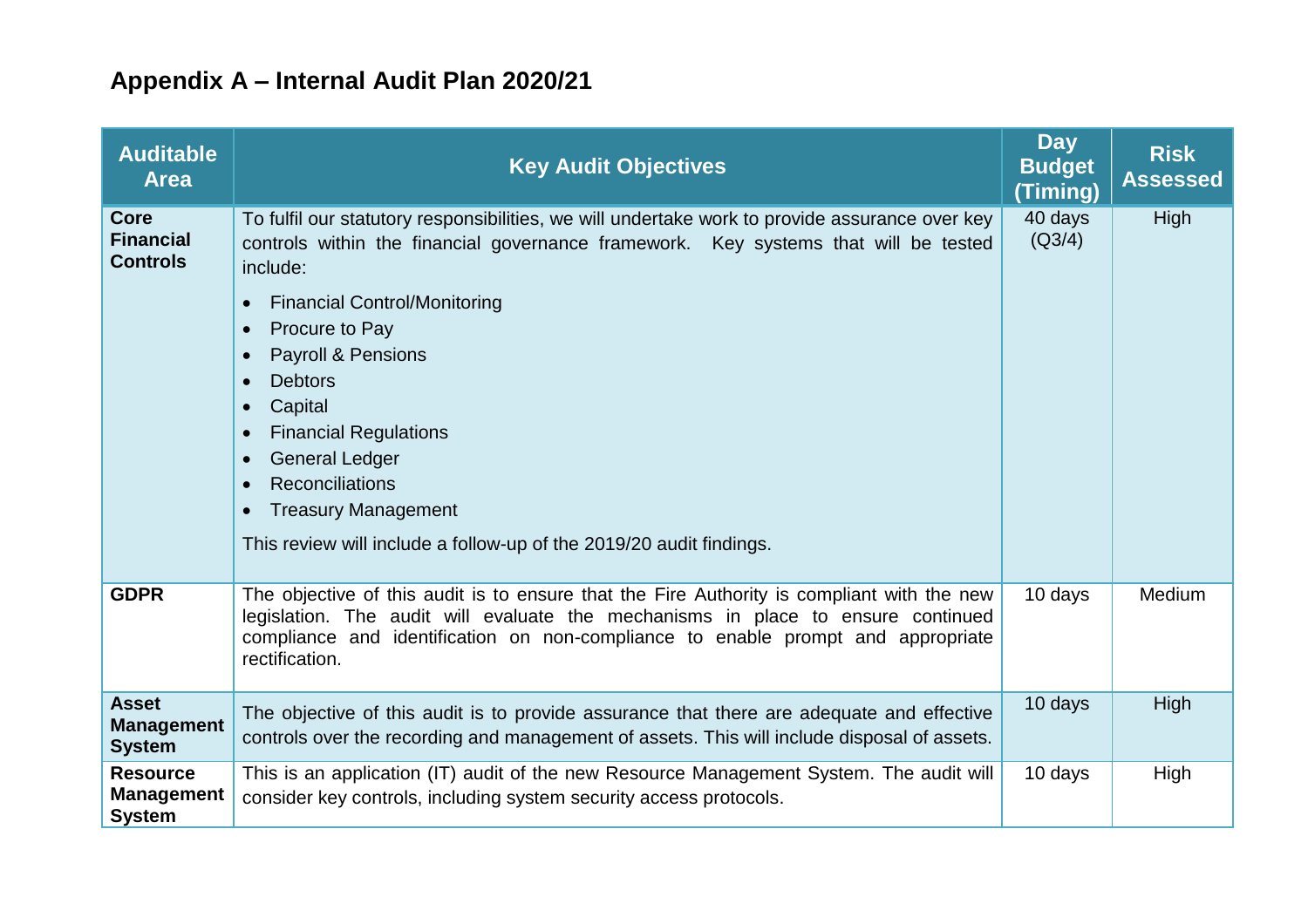| <b>Auditable</b><br><b>Area</b> | <b>Key Audit Objectives</b>                                                                                                                                                                                                                                                                                                                                                                                                                                                             | <b>Day</b><br><b>Budget</b><br>(Timing) | <b>Risk</b><br><b>Assessed</b> |
|---------------------------------|-----------------------------------------------------------------------------------------------------------------------------------------------------------------------------------------------------------------------------------------------------------------------------------------------------------------------------------------------------------------------------------------------------------------------------------------------------------------------------------------|-----------------------------------------|--------------------------------|
| <b>Contingency</b>              | A contingency has been included within the audit plan to provide flexibility and in<br>recognition of an expected but as yet unspecified need. If the days remain as at the<br>beginning of Q4 then they will be used to review some key Governance areas such as<br>Project Management and Contract Management, with the agreement of the Director of<br>Finance and Assets.                                                                                                           | 10 days                                 | N/A                            |
| <b>Follow-Up</b><br>General     | To ensure all outstanding medium and high recommendations raised in previous audits are<br>implemented.                                                                                                                                                                                                                                                                                                                                                                                 | 10 days                                 | Various                        |
| Corporate<br><b>Work</b>        | A proportion of the total audit resource is made available for 'corporate work'. Corporate<br>work is non-audit specific activity which still 'adds value' or fulfils our statutory duties.<br>Examples of this type of work include attendance and reporting to Management and<br>Committee, and audit strategy and planning work. This also includes developing the Audit<br>Plan, writing the Annual Report and undertaking the annual Review of Effectiveness of<br>Internal Audit. | 10 days                                 | N/A                            |
| <b>Total</b>                    |                                                                                                                                                                                                                                                                                                                                                                                                                                                                                         | 100 days                                |                                |

Below is a list of auditable areas identified during the development of the plan, and will be noted as contingency audits or will be consider for the next year.

| <b>Auditable Area</b>       | Day<br><b>Budget</b><br>(Timing) |
|-----------------------------|----------------------------------|
| Procurement                 | 10                               |
| Programme Management        | 10                               |
| <b>HR People Management</b> | 10                               |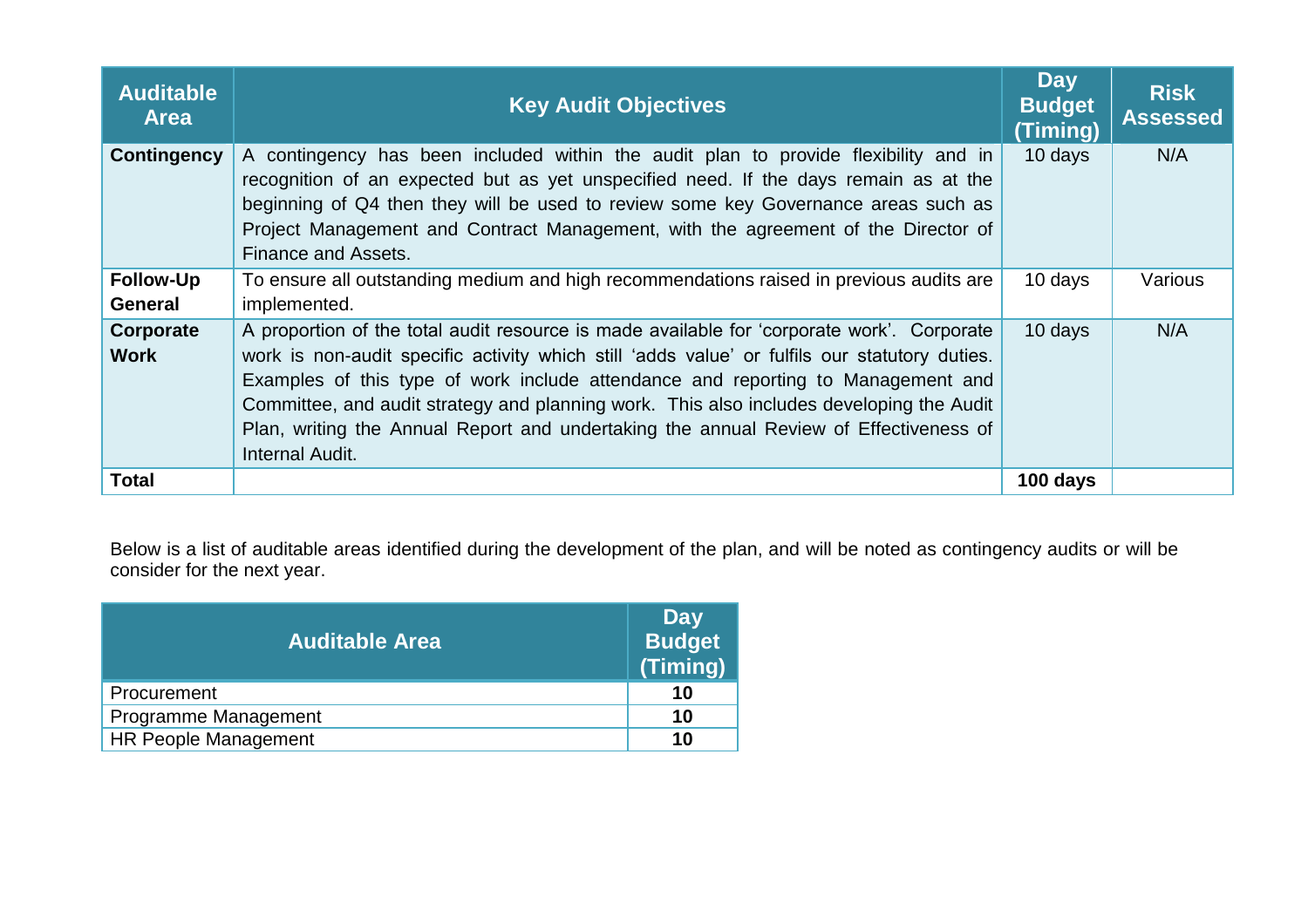## **Appendix B – Audit Universe (Previous Audit Activity and Assurance Level)**

| <b>Audit</b>                                                                                                             | 2012/13                      | 2013/14                       | 2014/15                                       | 2015/16                                       | 2016/17                                                  | 2017/18                                       | 2018/19                       | 2019/20               |
|--------------------------------------------------------------------------------------------------------------------------|------------------------------|-------------------------------|-----------------------------------------------|-----------------------------------------------|----------------------------------------------------------|-----------------------------------------------|-------------------------------|-----------------------|
| <b>Core Financial</b><br><b>Controls</b>                                                                                 | $\checkmark$<br>(Reasonable) | $\checkmark$<br>(Substantial) | $\checkmark$<br>(Substantial)                 | $\checkmark$<br>(Substantial)                 | $\checkmark$<br>(Substantial)                            | $\checkmark$<br>(Substantial)                 | $\checkmark$<br>(Substantial) | $\checkmark$<br>(TBC) |
| <b>Asset</b><br><b>Management</b><br><b>System</b><br>(Project)                                                          | $\checkmark$<br>(Reasonable) |                               |                                               |                                               |                                                          |                                               |                               |                       |
| <b>HR Workforce</b><br>Planning,<br><b>Training and</b><br><b>Appraisal /</b><br><b>Performance</b><br><b>Management</b> | $\checkmark$<br>(Reasonable) |                               |                                               |                                               |                                                          |                                               |                               |                       |
| <b>Property</b><br><b>Management</b>                                                                                     | $\checkmark$<br>(Reasonable) |                               |                                               |                                               |                                                          | ✓<br>(Substantial)                            |                               |                       |
| <b>Treasury</b><br><b>Management</b>                                                                                     |                              | ✓<br>(Substantial)            | ✓<br>(Incl. in Core<br>Financial<br>Controls) | ✓<br>(Incl. in Core<br>Financial<br>Controls) | $\checkmark$<br>(Incl. in Core<br>Financial<br>Controls) | ✓<br>(Incl. in Core<br>Financial<br>Controls) |                               |                       |
| <b>Fleet</b><br><b>Management</b>                                                                                        |                              | $\checkmark$<br>(Reasonable)  |                                               |                                               |                                                          | ✓<br>(Substantial)                            |                               |                       |
| <b>ICT Strategy</b>                                                                                                      |                              | $\checkmark$<br>(Reasonable)  |                                               | $\checkmark$<br>(Reasonable)                  |                                                          |                                               |                               |                       |
| <b>Asset</b><br><b>Management</b><br><b>System</b>                                                                       |                              | $\checkmark$<br>(Limited)     |                                               | $\checkmark$<br>(Reasonable)                  |                                                          |                                               |                               |                       |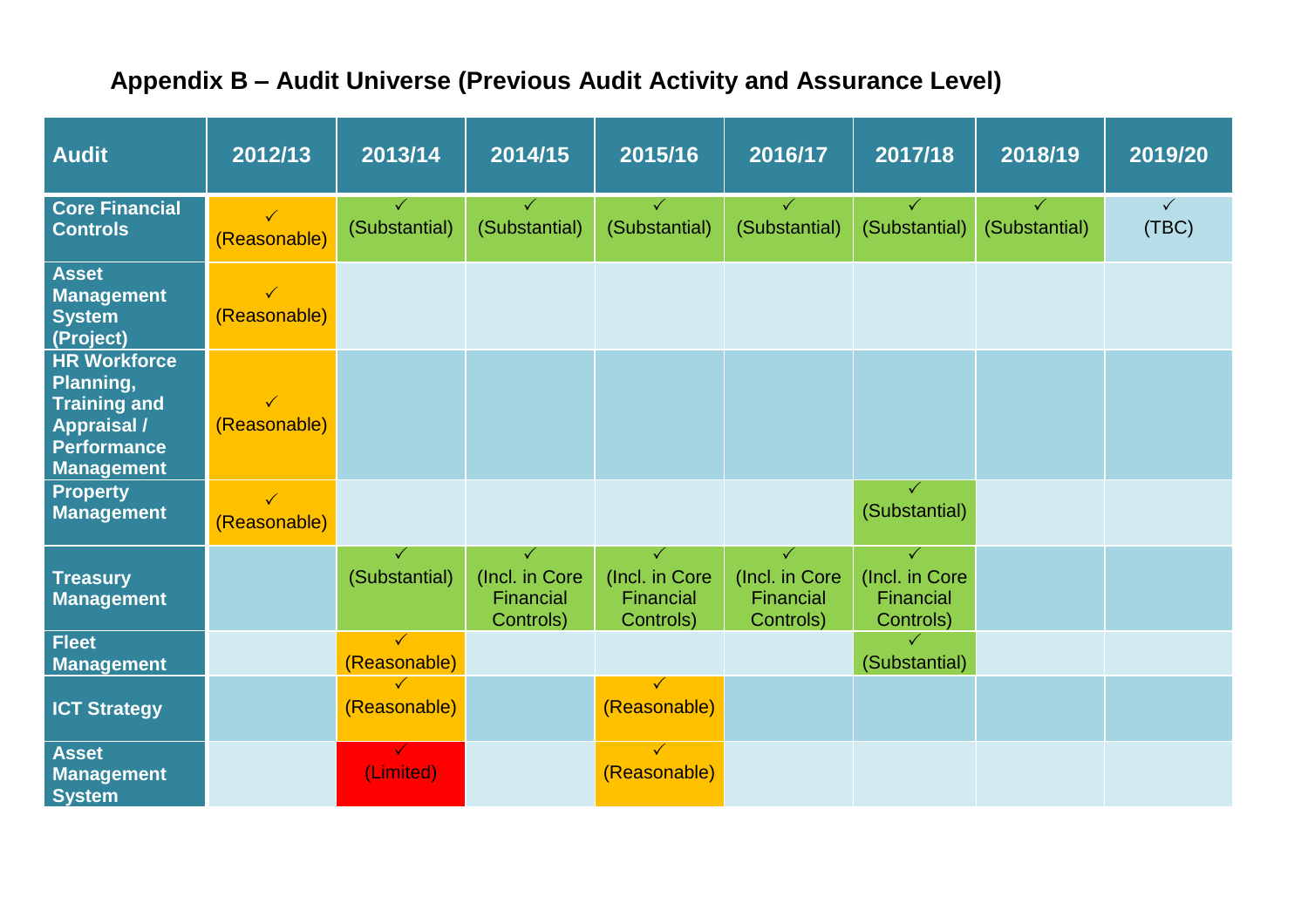| <b>Audit</b>                                                 | 2012/13 | 2013/14 | 2014/15                       | 2015/16                      | 2016/17                       | 2017/18                       | 2018/19                      | 2019/20                      |
|--------------------------------------------------------------|---------|---------|-------------------------------|------------------------------|-------------------------------|-------------------------------|------------------------------|------------------------------|
| <b>Corporate</b><br><b>Governance</b>                        |         |         | $\checkmark$<br>(Reasonable)  |                              |                               | $\checkmark$<br>(Substantial) |                              |                              |
| <b>Risk</b><br><b>Management</b>                             |         |         | $\checkmark$<br>(Substantial) |                              |                               |                               |                              |                              |
| <b>Housing</b><br><b>Accommodation</b><br>and Allowances     |         |         | $\checkmark$<br>(Reasonable)  |                              |                               |                               |                              |                              |
| <b>HR People</b><br><b>Management</b>                        |         |         | $\checkmark$<br>(Substantial) |                              |                               |                               |                              |                              |
| <b>Pensions</b><br><b>Administration</b>                     |         |         |                               | $\checkmark$<br>(Reasonable) |                               |                               |                              |                              |
| <b>Control Centre</b>                                        |         |         |                               | $\checkmark$<br>(Reasonable) |                               |                               |                              |                              |
| <b>Financial</b><br><b>Planning</b>                          |         |         |                               |                              | $\checkmark$<br>(Substantial) |                               |                              |                              |
| <b>Business</b><br><b>Continuity</b>                         |         |         |                               |                              | $\checkmark$<br>(Reasonable)  |                               |                              |                              |
| <b>Project</b><br><b>Management</b>                          |         |         |                               |                              | $\checkmark$<br>(Reasonable)  |                               |                              |                              |
| <b>Information</b><br><b>Security</b>                        |         |         |                               |                              |                               |                               | $\checkmark$<br>(Reasonable) |                              |
| <b>Project</b><br><b>Management</b><br><b>BLH</b>            |         |         |                               |                              |                               |                               | $\checkmark$<br>(Reasonable) |                              |
| <b>Stores</b>                                                |         |         |                               |                              |                               |                               | $\checkmark$<br>(Limited)    |                              |
| <b>Cyber Security</b>                                        |         |         |                               |                              |                               |                               |                              | $\checkmark$<br>(Reasonable) |
| <b>Performance</b><br><b>Management</b>                      |         |         |                               |                              |                               |                               |                              | $\checkmark$<br>(TBC)        |
| <b>Budget</b><br><b>Monitoring and</b><br><b>Forecasting</b> |         |         |                               |                              |                               |                               |                              | ✓<br>(Substantial)           |